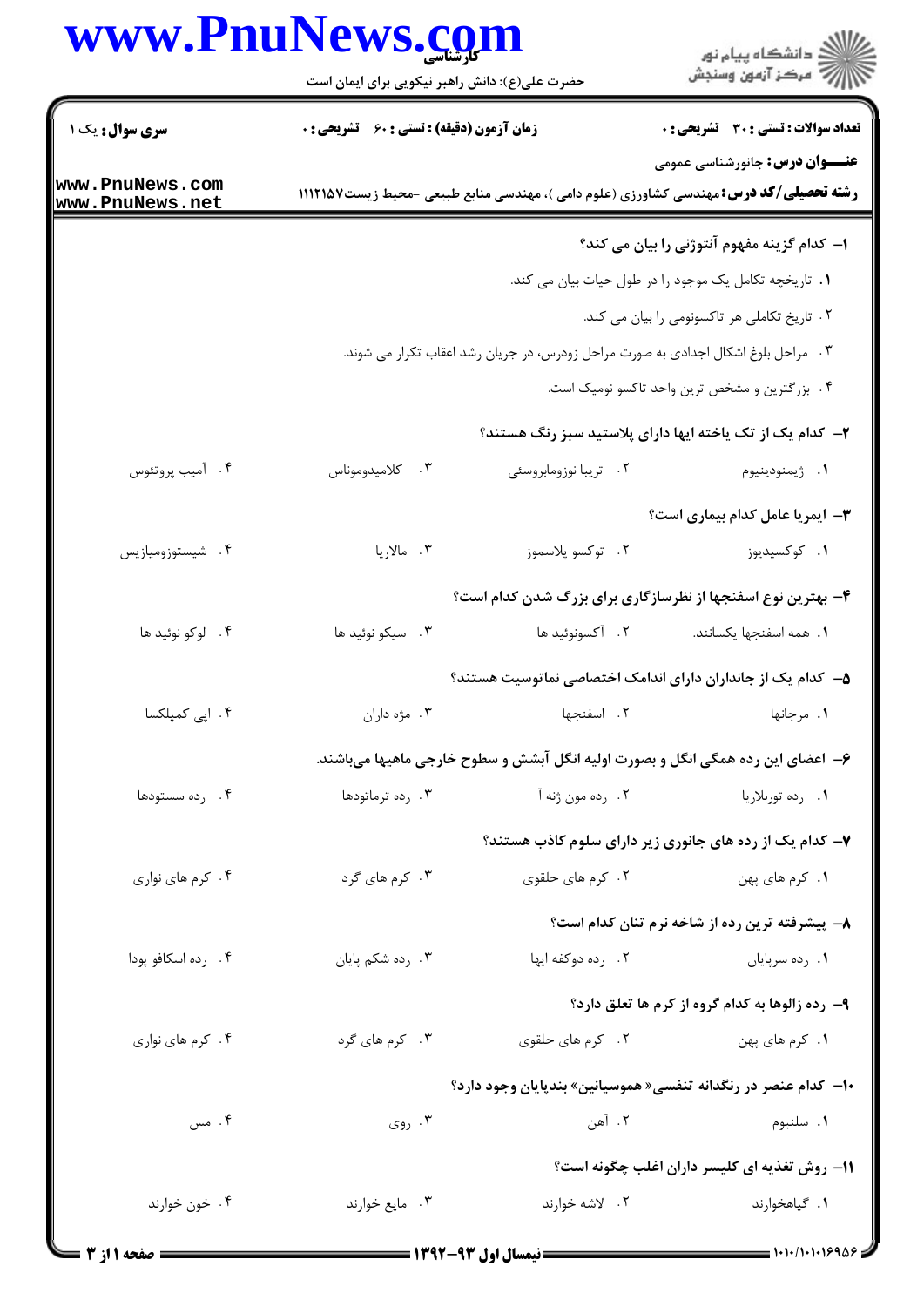## www.PnuNews.com

| <b>سری سوال : ۱ یک</b><br>www.PnuNews.com<br>www.PnuNews.net<br>۰۴ کودو فودتا<br>۰۴ مایتها<br>۰۴ سخت پوستان | <b>زمان آزمون (دقیقه) : تستی : 60 ٪ تشریحی : 0</b><br>۰۳ شکم پایان<br>۰۳ سخت پوستان | <b>رشته تحصیلی/کد درس:</b> مهندسی کشاورزی (علوم دامی )، مهندسی منابع طبیعی -محیط زیست۱۱۱۲۱۵۷<br>12- «کرم کشتی» یا «کشتی چسب » مربوط به کدام رده از نرم تنان می شود؟<br>٠٢ سر پايان<br>۱۳– کدام یک از جانوران به روش پالیده خواری(صافی تغذیه ای) تغذیه می کنند؟<br>۰۲ کم تاران<br>٠١. مراحل دكرديسي ناقص شامل تخم، نوزاد، نوچه و بالغ است.<br>۲. به حشراتی که دارای دگردیسی کامل هستند همی متابولوس میگویند.<br>۰۴ نوزاد متولد شده در حشرات پست، شبیه به حشره کامل است. | <b>تعداد سوالات : تستی : 30 ٪ تشریحی : 0</b><br><b>عنـــوان درس:</b> جانورشناسی عمومی<br>٠١. دوكفه ايها<br>۰۱ سر پایان<br>۱۴– گزینه صحیح را انتخاب کنید:<br>۰۳ لقاح در حشرات از نوع خارجی است.<br>1۵– کدامیک از خصوصیات طنابداران است؟ |
|-------------------------------------------------------------------------------------------------------------|-------------------------------------------------------------------------------------|------------------------------------------------------------------------------------------------------------------------------------------------------------------------------------------------------------------------------------------------------------------------------------------------------------------------------------------------------------------------------------------------------------------------------------------------------------------------|----------------------------------------------------------------------------------------------------------------------------------------------------------------------------------------------------------------------------------------|
|                                                                                                             |                                                                                     |                                                                                                                                                                                                                                                                                                                                                                                                                                                                        |                                                                                                                                                                                                                                        |
|                                                                                                             |                                                                                     |                                                                                                                                                                                                                                                                                                                                                                                                                                                                        |                                                                                                                                                                                                                                        |
|                                                                                                             |                                                                                     |                                                                                                                                                                                                                                                                                                                                                                                                                                                                        |                                                                                                                                                                                                                                        |
|                                                                                                             |                                                                                     |                                                                                                                                                                                                                                                                                                                                                                                                                                                                        |                                                                                                                                                                                                                                        |
|                                                                                                             |                                                                                     |                                                                                                                                                                                                                                                                                                                                                                                                                                                                        |                                                                                                                                                                                                                                        |
|                                                                                                             |                                                                                     |                                                                                                                                                                                                                                                                                                                                                                                                                                                                        |                                                                                                                                                                                                                                        |
|                                                                                                             |                                                                                     |                                                                                                                                                                                                                                                                                                                                                                                                                                                                        |                                                                                                                                                                                                                                        |
|                                                                                                             |                                                                                     |                                                                                                                                                                                                                                                                                                                                                                                                                                                                        |                                                                                                                                                                                                                                        |
|                                                                                                             |                                                                                     |                                                                                                                                                                                                                                                                                                                                                                                                                                                                        |                                                                                                                                                                                                                                        |
|                                                                                                             |                                                                                     |                                                                                                                                                                                                                                                                                                                                                                                                                                                                        |                                                                                                                                                                                                                                        |
|                                                                                                             |                                                                                     |                                                                                                                                                                                                                                                                                                                                                                                                                                                                        |                                                                                                                                                                                                                                        |
|                                                                                                             |                                                                                     |                                                                                                                                                                                                                                                                                                                                                                                                                                                                        |                                                                                                                                                                                                                                        |
|                                                                                                             | ۰۲ سیستم گردش خون باز دارند.                                                        |                                                                                                                                                                                                                                                                                                                                                                                                                                                                        | ۰۱ سیستم گوارشی کامل دارند.                                                                                                                                                                                                            |
|                                                                                                             | ۰۴ دارای سلوم کاذب هستند.                                                           |                                                                                                                                                                                                                                                                                                                                                                                                                                                                        | ۰۳ دارای تقارن یک طرفی و بدن بند بند هستند.                                                                                                                                                                                            |
|                                                                                                             |                                                                                     | ۱۶– از ویژگی های اختصاصی کدام جانوران غلظت بسیار زیاد عنصر وانادیوم در خون آنهاست؟                                                                                                                                                                                                                                                                                                                                                                                     |                                                                                                                                                                                                                                        |
|                                                                                                             | ۲ . آب پاش های دریایی                                                               |                                                                                                                                                                                                                                                                                                                                                                                                                                                                        | ۰۱ میگوها                                                                                                                                                                                                                              |
|                                                                                                             | ۴. اسفنجها                                                                          |                                                                                                                                                                                                                                                                                                                                                                                                                                                                        | ۰۳ دیاتومه ها                                                                                                                                                                                                                          |
|                                                                                                             |                                                                                     | ۱۷– در کدام یک از جانوران، اوره محصول دفعی نهایی مواد غذایی از ته است؟                                                                                                                                                                                                                                                                                                                                                                                                 |                                                                                                                                                                                                                                        |
|                                                                                                             | ۰۳ قورباغه ها                                                                       | ۰۲ نهنگها                                                                                                                                                                                                                                                                                                                                                                                                                                                              | ۰۱ کرمهای حلقوی                                                                                                                                                                                                                        |
|                                                                                                             |                                                                                     | ۱۸- رنگ پر آبی در پرندگان، ناشی از وجود کدام رنگیزه در ریشک پر است؟                                                                                                                                                                                                                                                                                                                                                                                                    |                                                                                                                                                                                                                                        |
| ۰۴ آنتوسیانین                                                                                               | ۰۳ رنگهای ساختمانی                                                                  | ٢. ملانين                                                                                                                                                                                                                                                                                                                                                                                                                                                              | ۰۱ لیپوکروم                                                                                                                                                                                                                            |
|                                                                                                             |                                                                                     |                                                                                                                                                                                                                                                                                                                                                                                                                                                                        | 19- - شاخ « آنتلر » را در کدام جانور می توان یافت؟                                                                                                                                                                                     |
| ۰۴ گوزن                                                                                                     | ۰۳ بز کوهی                                                                          | ۰۲ گوسفند                                                                                                                                                                                                                                                                                                                                                                                                                                                              | ۰۱ گاو                                                                                                                                                                                                                                 |
|                                                                                                             |                                                                                     | <b>۲۰</b> پیچیده ترین بافت پوششی مربوط به کدام یک از بی مهره گان است؟                                                                                                                                                                                                                                                                                                                                                                                                  |                                                                                                                                                                                                                                        |
| ۰۴ نرم تنان                                                                                                 | ۰۳ طنابداران                                                                        | ۰۲ بند پایان                                                                                                                                                                                                                                                                                                                                                                                                                                                           | ۰۱ خارپوستان                                                                                                                                                                                                                           |
|                                                                                                             |                                                                                     | <b>۲۱</b> - یون کلسیم به کدام یک از انواع مولکول پروتئین در عضله متصل می شود؟                                                                                                                                                                                                                                                                                                                                                                                          |                                                                                                                                                                                                                                        |
| ۰۴ میوزین                                                                                                   |                                                                                     |                                                                                                                                                                                                                                                                                                                                                                                                                                                                        |                                                                                                                                                                                                                                        |